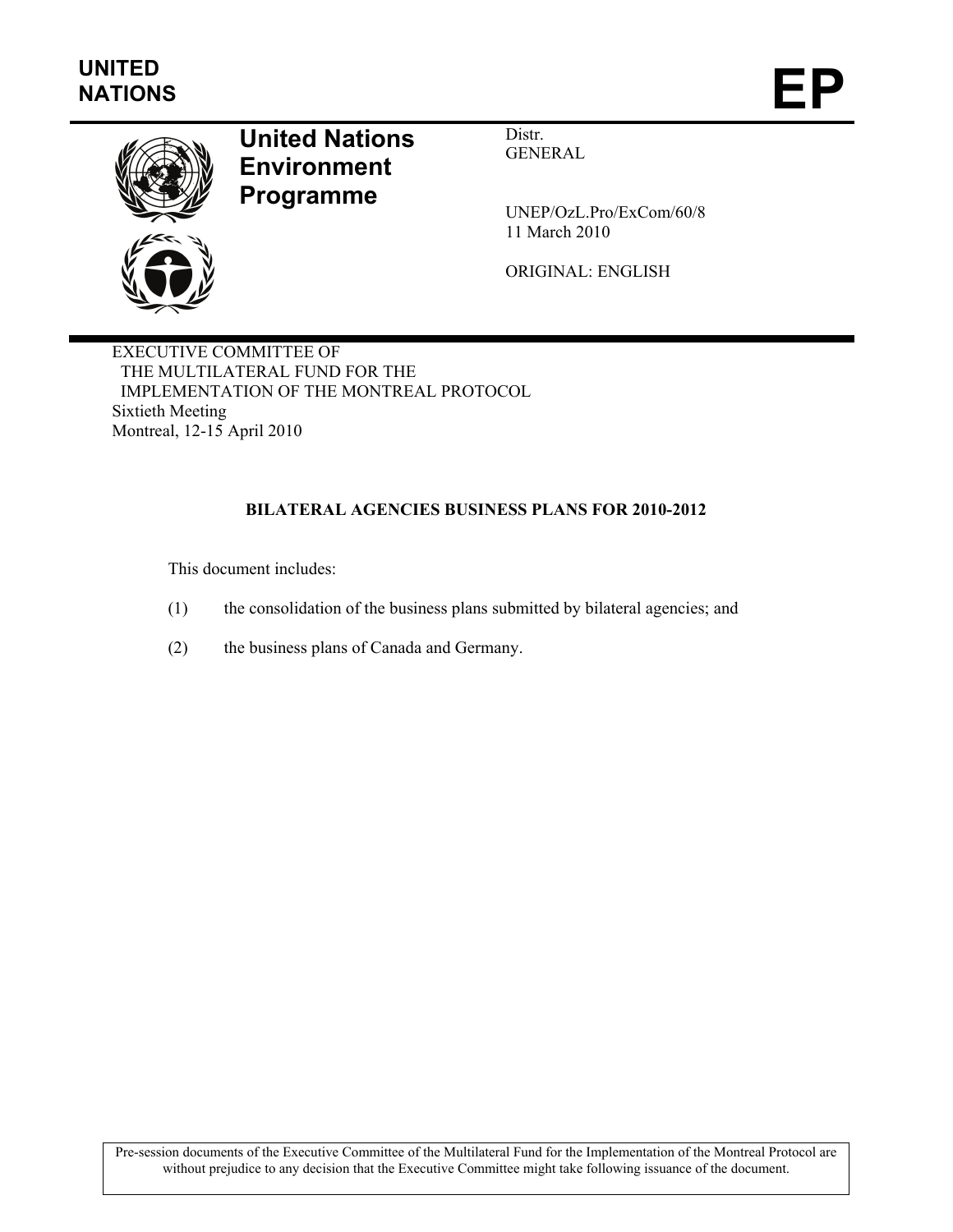## **COMMENTS AND RECOMMENDENDATIONS FROM THE FUND SECRETARIAT**

#### **Introduction/Background**

1. Bilateral cooperation may be considered as a contribution to the Multilateral Fund up to a value of 20 per cent of a country's annual pledge to the Fund and consistent with any criteria specified by decisions of the Parties. The Executive Committee decided to allow flexibility in the year for which bilateral projects would be credited, provided that bilateral agencies submitted their work plans at the beginning of the year in time for the Secretariat to transmit them to the Executive Committee for consideration during discussions of the business plans at the Committee's first meeting of the year (decision  $25/13(a)$ ).

2. This document contains the business plans for bilateral cooperation. As is the usual practice, the Fund Secretariat sent a planning fax to those countries that have had bilateral programmes requesting the submission of business plans for the 2010-2012 triennium. Bilateral agencies were also invited to the inter-agency coordination meeting in January 2010. Representatives of the Governments of Canada, Germany, Italy and Japan attended the meeting.

3. The following non-Article 5 countries provided business plans, most of which consist solely of business plan tables: Canada, Czech Republic, France, Germany, Italy and Japan. Canada and Germany's business plan narratives are included as Annexes I and II to this document.

4. Based on the submitted business plans, bilateral agencies intend to conduct activities during 2010 (excluding regional projects) in 29 Article 5 countries; namely: Afghanistan, Algeria, Argentina, Bolivia (Plurinational State of), Botswana, Brazil, the Central African Republic, Chile, People's Republic of China, Colombia, Croatia, Ghana, India, the Islamic Republic of Iran, Kenya, the Lao People's Democratic Republic, Lesotho, Liberia, Mauritius, Mexico, Mongolia, Namibia, Nigeria, Papua New Guinea, Seychelles, Thailand, Uruguay, Yemen and Zimbabwe.

5. Table 1 presents, by year, the value of activities included in the business plans according to categories "required for compliance" and "not required" according to the Model rolling three-year phase-out plan.

#### Table 1

#### **RESOURCE ALLOCATION IN THE BUSINESS PLAN OF BILATERAL AGENCIES (2010-2014) (US \$000s)**

|                                                      | ,      |            |        |      |      |                           |  |  |  |
|------------------------------------------------------|--------|------------|--------|------|------|---------------------------|--|--|--|
| <b>Required/Not required by Model</b>                | 2010   | 2011       | 2012   | 2013 | 2014 | Total                     |  |  |  |
|                                                      |        |            |        |      |      | $(2010 \text{ to } 2014)$ |  |  |  |
| Required for compliance (MYAs and Standard costs)    | 2.379  | <b>200</b> | 1.444  |      |      | 4,024                     |  |  |  |
| Required for compliance (HCFCs)                      | 9.249  | 9,568      | 7,782  |      |      | 26,599                    |  |  |  |
| Not required for compliance (Resource mobilization)  | 362    |            |        |      |      | 362                       |  |  |  |
| Not required for compliance (ODS disposal)           | 1.619  | 2.000      | 1,000  |      |      | 4,619                     |  |  |  |
| Not required for compliance (Chiller, Illegal trade, | 153    |            |        |      |      | 153                       |  |  |  |
| CTC, MBR, MDI, Studies, Workshops)                   |        |            |        |      |      |                           |  |  |  |
| <b>Grand</b> total                                   | 13,762 | 11.768     | 10,226 |      |      | 35,756                    |  |  |  |

6. The bilateral agencies had included activities in their business plans valued at US \$13.76 million in 2010 and with a total value of US \$35.76 million over the period 2010 to 2014.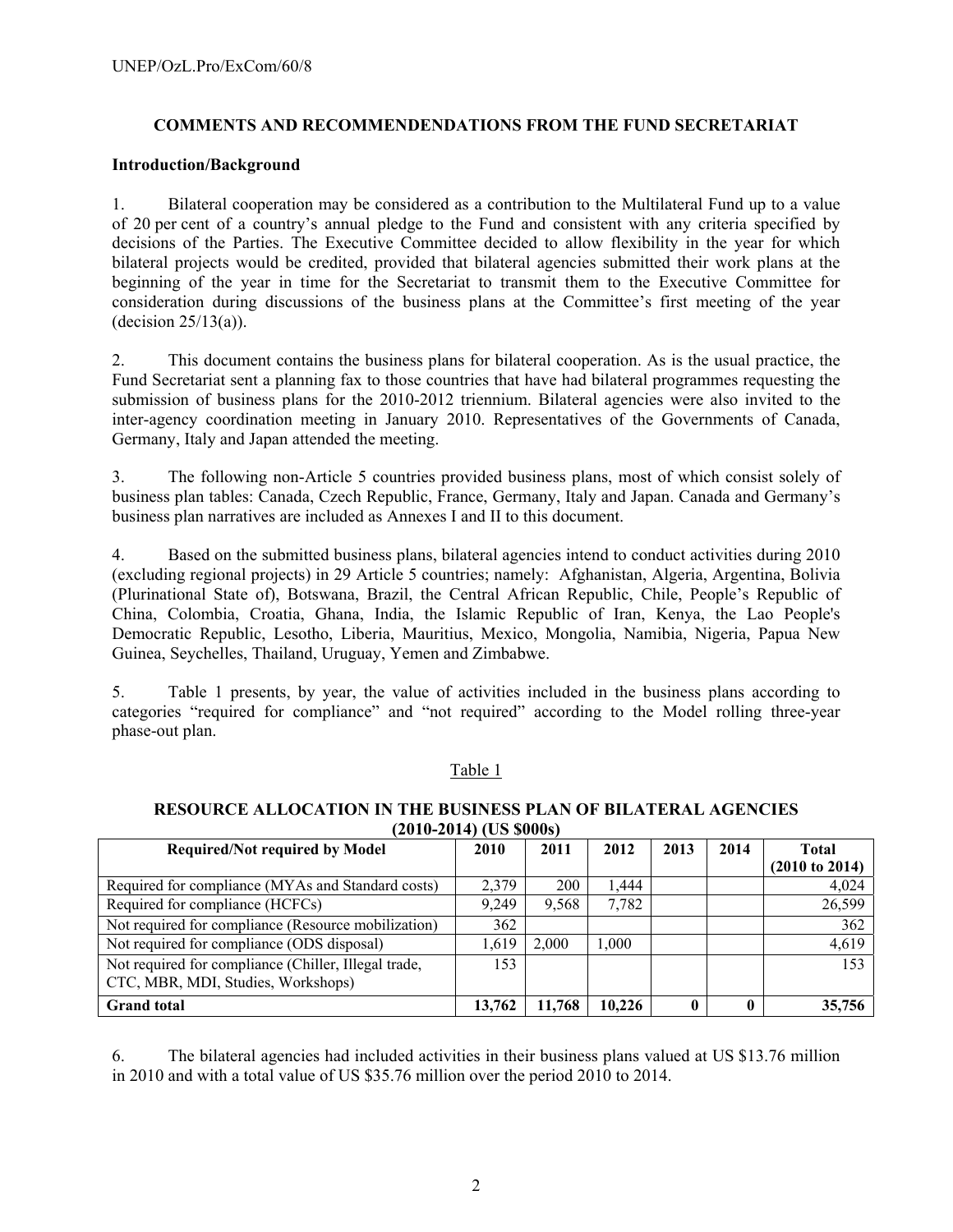#### **MYAs and standard costs**

7. Table 2 presents information on bilateral agencies' multi-year agreements (MYAs), new methyl-bromide (MBR) activities, terminal phase-out management plans (TPMPs), institutional strengthening (IS), and core unit activities that are considered required for compliance.

#### Table 2

#### **REQUIRED FOR COMPLIANCE FOR MYAS AND STANDARD COSTS (2010 to 2014) (US \$000s)**

| <b>Required by Model</b>                                       | UN PUUDI<br>2010 | 2011 | 2012  | 2013 | 2014 | <b>Total</b><br>$(2010 \text{ to } 2014)$ |
|----------------------------------------------------------------|------------------|------|-------|------|------|-------------------------------------------|
| Approved multi-year                                            | 2,312            | 200  | 1,444 |      |      | 3,956                                     |
| New MBR activities                                             |                  |      |       |      |      |                                           |
| <b>TPMP</b>                                                    |                  |      |       |      |      |                                           |
| IS                                                             | 68               |      |       |      |      | 68                                        |
| Core unit                                                      |                  |      |       |      |      |                                           |
| Total (required for compliance for MYAs and<br>standard costs) | 2,379            | 200  | 1,444 | 0    |      | 4,024                                     |

8. The value of annual tranches that will be submitted in 2010 to 2012 are included for Canada, France, Germany and Spain, despite the fact that France did not include some multi-year projects and Spain did not submit a business plan. It should be noted that traditional bilateral donors, such as Australia, Finland, Portugal, Spain, Switzerland, the United Kingdom, and the United States of America did not submit bilateral business plans and the total value of bilateral activities could increase in the event of such submissions.

#### **COMMENTS ON BILATERAL BUSINESS PLANS**

9. The Fund Secretariat reviewed each bilateral donor's business plan and provided comments on several of the proposed activities. This section summarizes some of the information contained in the bilateral business plans, by donor country.

#### **Canada**

10. Canada's 2010-2012 business plan is contained in Annex I. Twenty per cent of Canada's pledged contributions for 2010 amounts to US \$963,805. Table 3 presents a summary of the resource allocation in Canada's 2010-2014 business plan.

#### Table 3

#### **Required by Model 2010 2011 2012 2013 2014 Total (2010 to 2014)** Required for compliance (MYAs and Standard costs) 884,395 226,000 1,110,395 Required for compliance (HCFCs) 226,000 226,000 226,000 226,000 **Grand total 884,395 226,000 226,000 0 0 1,336,395**

#### **ALLOCATION OF RESOURCES FOR CANADA (US \$)**

11. Canada had included activities valued at US \$884,395 in 2010 and a total value of US \$1,336,395 over the period 2010 to 2014.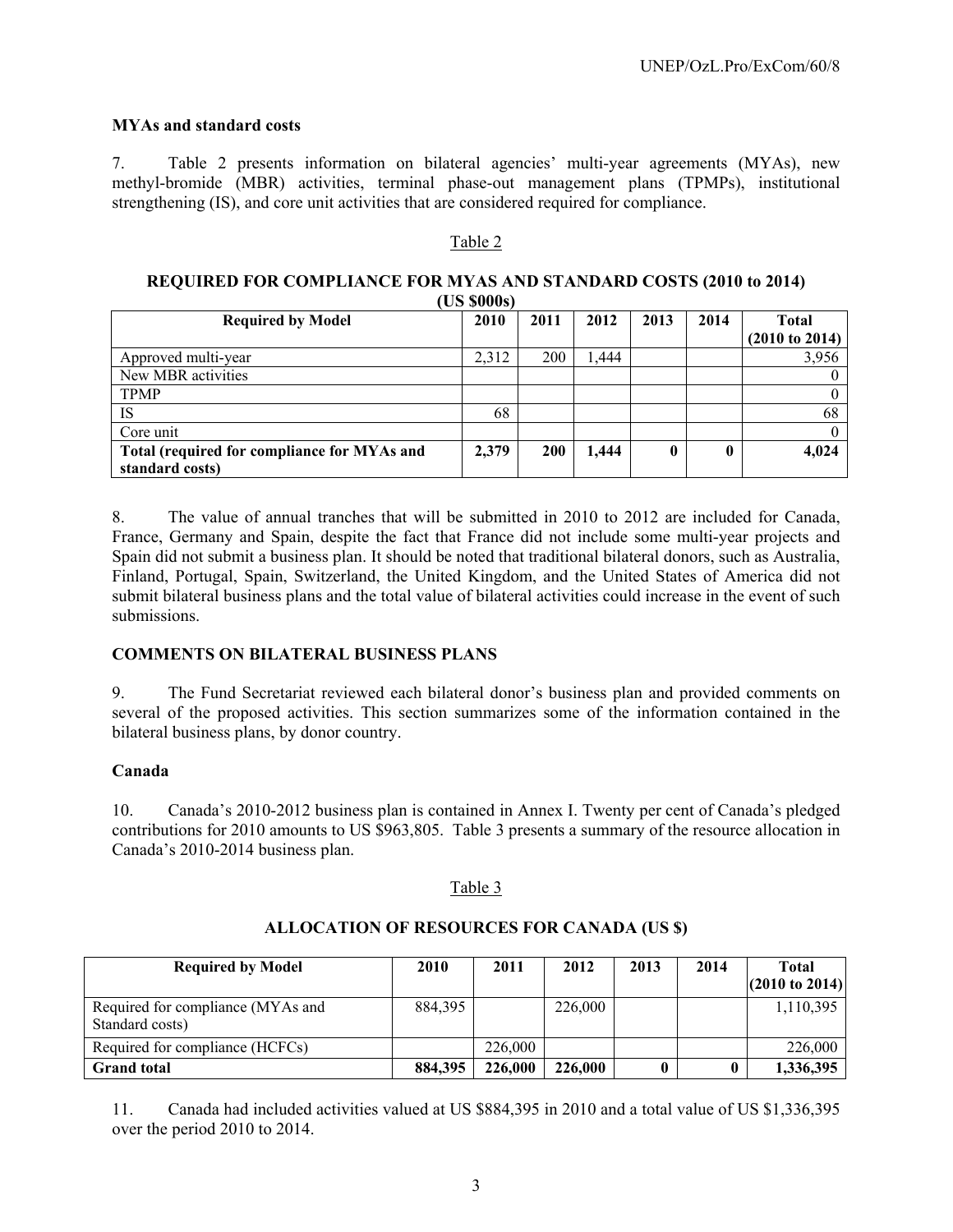## Comments

12. Canada has included US \$1,110,395 in its 2010-2012 business plan for annual tranches of three approved MYAs, including tranches for: national phase-out plan (NPP) for Chile (US \$295,495 in 2010), MBR sector in Mexico (US \$555,000 in 2010 and US \$226,000 in 2012) and TPMP in Uruguay (US \$33,900 in 2010). The Secretariat's records indicate a value of US \$243,922 more than indicated in Canada's business plan for the methyl bromide MYA in Mexico. The Executive Committee's consideration of a decision on MYAs might have an impact on Canada's business plan.

13. Canada has also included one activity for HCFC phase-out management plan (HPMP) in Colombia valued at US \$226,000 in 2011. While there was no tonnage associated with this activity, the value of it may be impacted by a decision of the Executive Committee with respect to HCFCs for non-low-volume consuming (non-LVC) countries.

## **Czech Republic**

14. Czech Republic's 2010-2012 business plan includes one activity valued at US \$91,000 for 2010. Twenty per cent of the Czech Republic's pledged contributions for 2010 amounts to US \$90,974. The activity is within the Czech Republic's allocation due to rounding since the project value is calculated to the nearest US \$1,000. Table 4 presents a summary of the resource allocation in the Czech Republic's 2010-2014 business plan.

#### Table 4

## **ALLOCATION OF RESOURCES FOR THE CZECH REPUBLIC (US \$)**

| <b>Not required by Model</b>                  | 2010   | 2011 | 2012 | 2013 | 2014 | Total                     |
|-----------------------------------------------|--------|------|------|------|------|---------------------------|
|                                               |        |      |      |      |      | $(2010 \text{ to } 2014)$ |
| Not required for compliance (Chiller, Illegal | 91,000 |      |      |      |      | 91,000                    |
| trade, CTC, MBR, MDI, Studies, Workshops)     |        |      |      |      |      |                           |
| Total                                         | 91,000 |      |      |      |      | 91,000                    |

#### Comments

15. The enforcement network for the East European and Central Asian networks is not required by the compliance oriented/three-year phase-out model. A proposal for funding this activity is included in both the Bilateral cooperation document (UNEP/OzL.Pro/ExCom/60/16) and the UNEP work programme document (UNEP/OzL.Pro/ExCom/60/18) as it is a planned joint project.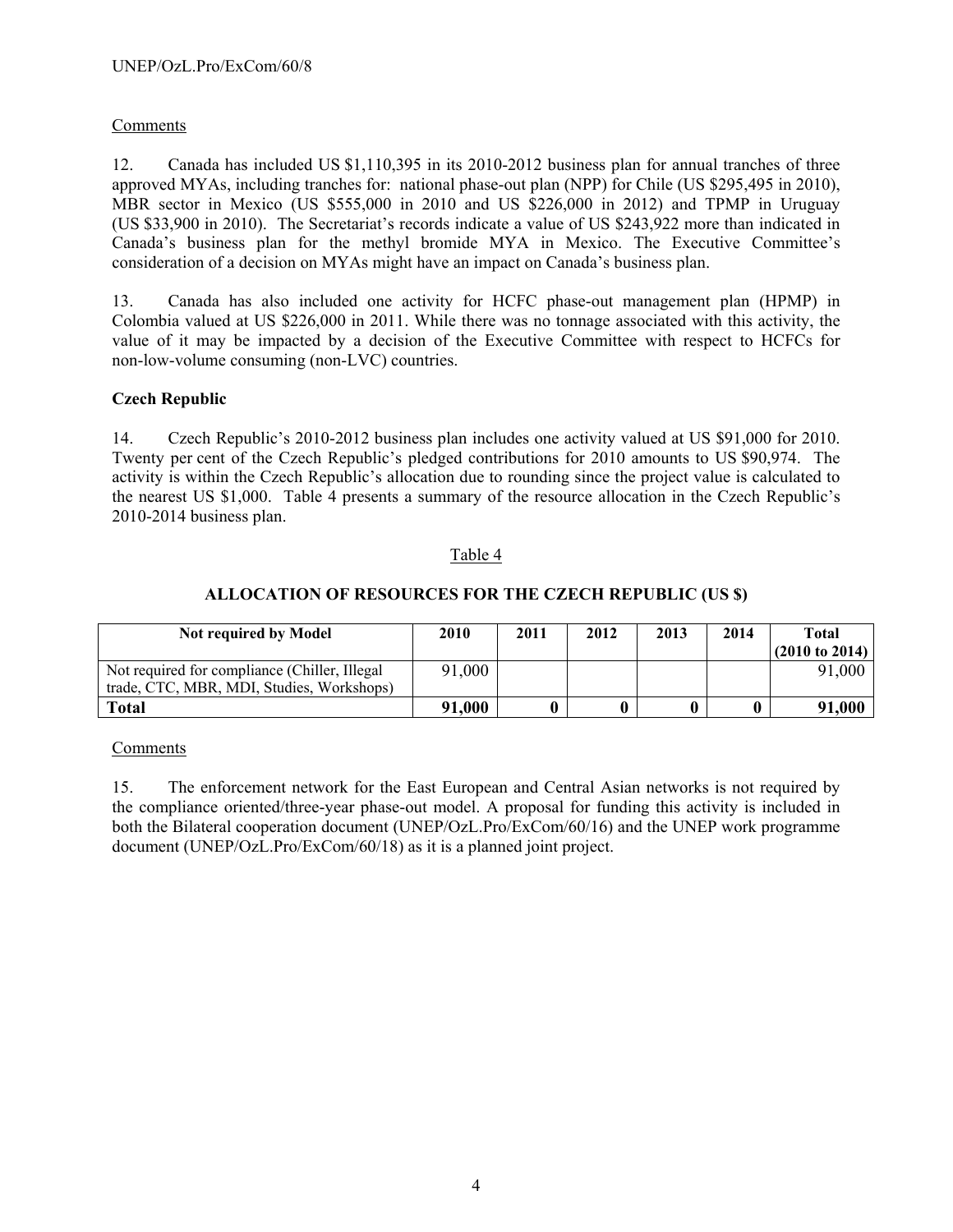## **France**

16. France has planned activities for the phase-out of ozone depleting substances (ODS) amounting to US \$1.2 million during the 2010-2012 triennium. Twenty per cent of France's pledged contributions for 2010 amounts to US \$2,039,952. Table 5 presents a summary of the resource allocation in France's 2010-2014 business plan.

#### Table 5

| <b>Required/Not required by Model</b>             | 2010    | 2011      | 2012 | 2013 | 2014 | Total<br>$(2010 \text{ to } 2014)$ |
|---------------------------------------------------|---------|-----------|------|------|------|------------------------------------|
| Required for compliance (MYAs and Standard costs) | 207,355 |           |      |      |      | 207,355                            |
| Not required for compliance (ODS disposal)        |         | .000.000  |      |      |      | .000.000                           |
| <b>Total</b>                                      | 207,355 | 1,000,000 | 0    |      |      | 1.207.355                          |

## **ALLOCATION OF RESOURCES FOR FRANCE (US \$)**

17. France had included activities valued at US \$207,355 in 2010 and with a total value of US \$1,207,355 over the period 2010 to 2014.

#### Comments

18. France did not submit business plans that include approved multi-year agreements in the Central African Republic and the Lao People's Democratic Republic. However, the Secretariat has added these activities to France's business plan since during 2010, France will submit requests for tranches for the approved MYAs in the Central African Republic (valued at US \$50,850) and in the Lao People's Democratic Republic (valued at US \$156,505).

19. France has included one ODS disposal activity for Turkey valued at US \$1 million in 2011 that will result in the destruction of 150 ODP tonnes. It is a joint UNIDO/France project that has a value within the cost-effectiveness level for demonstration projects. Any decision taken by the Committee with respect to a window for ODS destruction might apply to this activity.

20. It should also be noted that France has submitted a request for US \$1 million for an ODS disposal activity that was not included in its business plan. The Executive Committee may wish to take this into account with respect to any decision on a funding window for ODS disposal at this meeting.

#### **Germany**

21. Germany's 2010-2012 business plan is contained in Annex II. Twenty per cent of Germany's pledged contributions for 2010 amounts to US \$2,776,808. Table 6 presents a summary of the resource allocation in Germany's 2010-2014 business plan.

#### Table 6

#### **ALLOCATION OF RESOURCES FOR GERMANY (US \$)**

| <b>Required by Model</b>                             | <b>2010</b> | 2011      | 2012      | 2013 | 2014 | Total<br>$(2010 \text{ to } 2014)$ |
|------------------------------------------------------|-------------|-----------|-----------|------|------|------------------------------------|
| Required for compliance (MYAs and<br>Standard costs) | 394.733     | 200,000   | 325,325   |      |      | 920.058                            |
| Required for compliance (HCFCs)                      | 3.872.900   | 4.660.000 | 3.400.000 |      |      | 11,932,900                         |
| Grand total                                          | 4,267,633   | 4,860,000 | 3,725,325 |      |      | 12,852,958                         |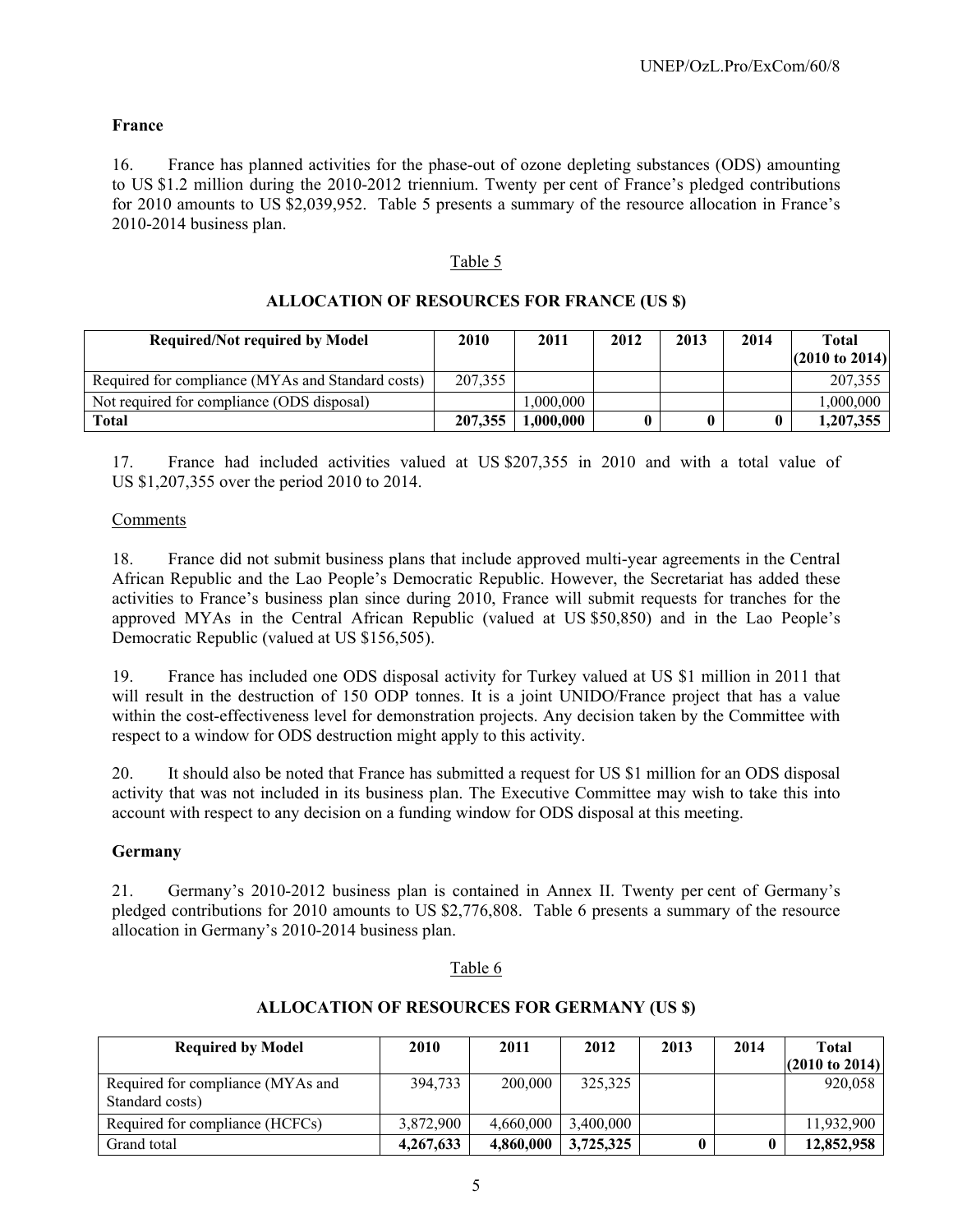22. Germany had included activities valued at US \$4.27 million in 2010 and with a total value of US \$12.85 million over the period 2010 to 2014.

## Comments

23. Germany's business plan for 2010 contains activities valued at US \$4,267,633. For 2011 it has included activities value at US \$4,860,000. This is in addition to US \$2,036,929 approved for projects in 2009, resulting in a total value of US \$11,164,562 for the 2009-2011 triennium. Twenty per cent of Germany's pledged contributions for the triennium is US \$8,330,425. Germany is therefore exceeding the maximum level of bilateral contributions by US \$2,834,137. The Committee may wish to recall that a similar situation arose for Germany in the previous two triennia, which led to the need to defer part of the funding for the agreed annual tranches for MYAs until the next triennium.

24. Germany has incorporated US \$920,058 in its 2010-2012 business plan for annual tranches of three approved MYAs including tranches for the TPMP for Botswana (US \$56,500 in 2010, US \$200,000 in 2011 and US \$100,000 in 2012); the methyl bromide sector in Yemen (US \$225,325 in 2010 and 2012); and the TPMP in Zimbabwe (US \$45,108). The Executive Committee's consideration of funding for TPMP tranches after 2010 might have an impact on Germany's business plan. Moreover, the amount for the TPMP in Botswana is US \$300,000 above that in the Secretariat's records. The Executive Committee's decision with respect to MYAs might also have an impact on Germany's business plan.

25. Germany has also included US \$67,800 for institutional strengthening during 2010 for Papua New Guinea. This value is consistent with that in the Model rolling three-year phase-out plan.

26. Although the Model indicates that the level of ODS to be phased-out included by Germany is higher than needed for Seychelles, the tonnage for Seychelles in the business plan is based on its 2008 consumption and does not represent an accelerated phase-out. Germany does not cover any countries in its business plans that have funding for accelerated HCFC phase-out.

27. Germany has included activities valued at a total of US \$162,900 for HCFC project preparation (including investment and phase-out management plan activities) in its 2010 business plan. The value of HCFC project preparation activities exceeds the level allowed by the relevant decisions, where Germany and other agencies are involved only for Afghanistan. Any decision taken by the Executive Committee in the context of adjusting business plans to correspond to guidelines for HCFC preparation may apply to Germany's business plan.

28. Germany also included activities valued at a total of US \$4.27 million for HPMPs. Germany did not propose any phase-out levels to cover its project components of HPMPs. The Executive Committee's consideration of funding for the HCFC servicing sector for LVC countries and HCFCs for non-LVC countries might have an impact on Germany's business plan.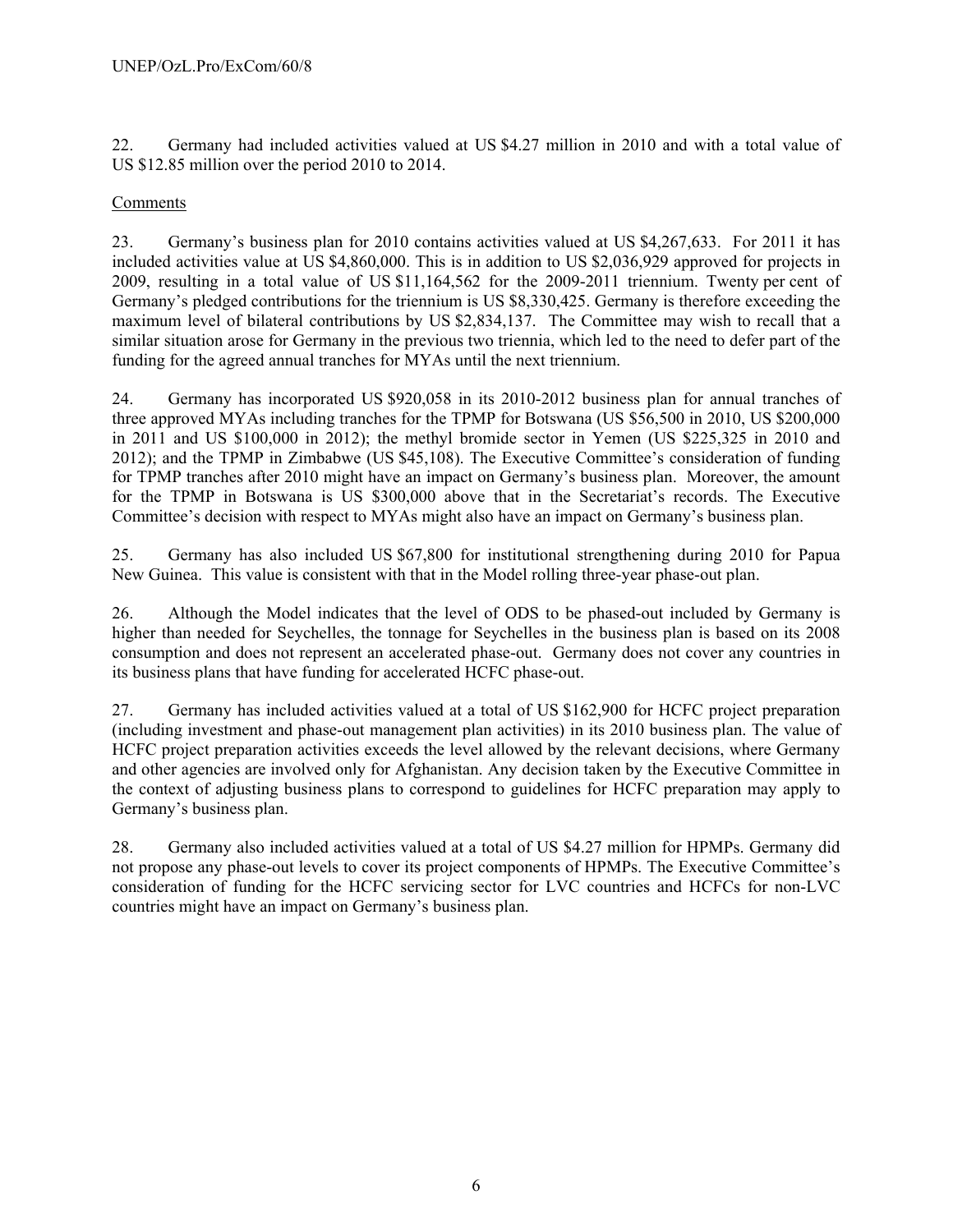## **Italy**

29. Italy has planned activities for the phase-out of ODS during the 2010-2012 triennium amounting to US \$2 million. Twenty per cent of Italy's pledged contributions for 2010 amounts to US \$1,644,329. Table 7 presents a summary of the resource allocation for Italy that is included in the Consolidated Business Plan for 2010-2014.

## Table 7

| <b>Required/Not required by Model</b>                                                      | 2010      | 2011        | 2012 | 2013 | 2014 | <b>Total</b><br>(2010 to 2014) |
|--------------------------------------------------------------------------------------------|-----------|-------------|------|------|------|--------------------------------|
| Required for compliance (HCFCs)                                                            | 875,750   |             |      |      |      | 875,750                        |
| Not required for compliance (Resource<br>mobilization)                                     | 361,600   |             |      |      |      | 361,600                        |
| Not required for compliance (ODS disposal)                                                 | 737,000   |             |      |      |      | 737,000                        |
| Not required for compliance (Chiller, Illegal<br>trade, CTC, MBR, MDI, Studies, Workshops) | 62.150    |             |      |      |      | 62,150                         |
| <b>Total</b>                                                                               | 2,036,500 | $\mathbf 0$ |      |      |      | 2,036,500                      |

## **ALLOCATION OF RESOURCES FOR ITALY (US \$)**

30. Italy had included activities valued at US \$2.04 million in 2010 totalling US \$2.04 million over the period 2010 to 2014. This level of funding exceeds the annual amount allowed for Italy. Since Italy provided US \$152,550 for its bilateral activities in 2009, this amount, plus planned activities in 2010 do not exceed the three-year amount.

#### Comments

31. Italy has planned activities valued at a total of US \$875,750 for HCFCs in its 2010 business plan. The Executive Committee's consideration of funding for the HCFC servicing sector for LVC countries and HCFCs for non-LVC countries might have an impact on Italy's business plan.

32. An activity for resource mobilization has been included in the business plan valued at US \$361,600. This request is considered in the context of Bilateral Cooperation (UNEP/OzL.Pro/ExCom/60/16) and in the context of the paper on a Special Funding Facility (UNEP/OzL.Pro/ExCom/60/50).

33. Italy has included one ODS disposal activity for Algeria amounting to US \$737,000 in 2010 that will result in the destruction of 50 ODP tonnes. It is a joint UNIDO/Italy project that has a value within the cost-effectiveness level for demonstration projects. Any decision taken by the Committee with respect to a window for ODS destruction might apply to this activity.

34. Italy has also included a methyl bromide technical assistance activity in its business plan for 2010 valued at US \$62,150. This activity is not considered to be required for compliance and the Executive Committee may wish to decide whether to maintain it.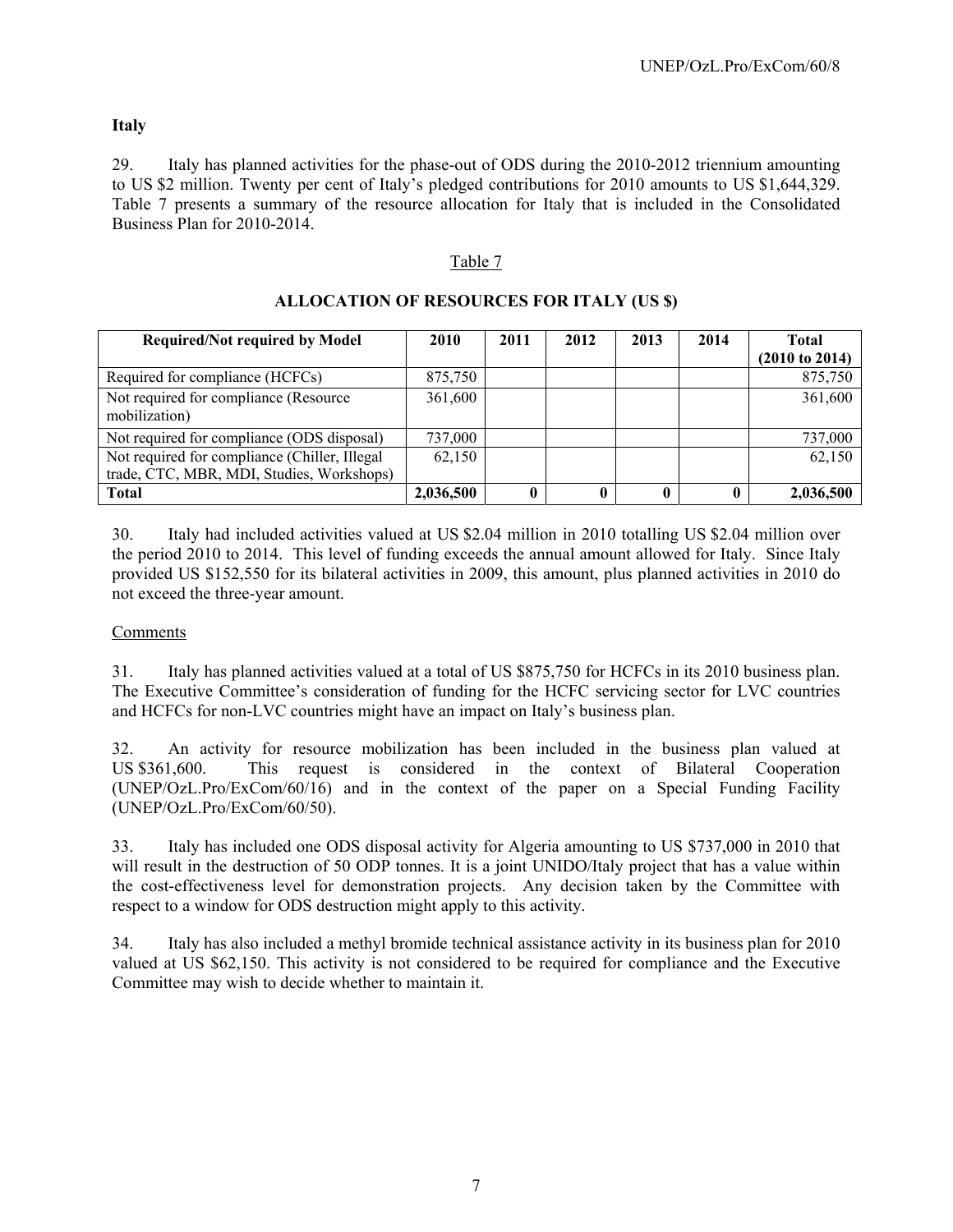## **Japan**

35. Japan has planned activities for the phase-out of ODS during the 2010-2012 triennium amounting to US \$16.4 million. Twenty per cent of Japan's pledged contributions for 2010 amounts to US \$5,382,029. Table 8 presents a summary of the resource allocation in Japan's 2010-2014 business plan.

#### Table 8

| <b>Required/Not required by Model</b>          | 2010      | 2011      | 2012      | 2013 | 2014 | Total<br>$(2010 \text{ to } 2014)$ |
|------------------------------------------------|-----------|-----------|-----------|------|------|------------------------------------|
| Required for compliance (HCFCs)                | 4.500,000 | 4.682,000 | 4.382,000 |      |      | 13,564,000                         |
| Not required for compliance (ODS)<br>disposal) | 882,000   | .000.000  | 1,000,000 |      |      | 2,882,000                          |
| <b>Total</b>                                   | 5,382,000 | 5,682,000 | 5,382,000 |      |      | 16,446,000                         |

#### **ALLOCATION OF RESOURCES FOR JAPAN (US \$)**

#### Comments

36. Japan's business plan covers activities valued at a total of US \$4.5 million for HCFCs in 2010. The HCFC activities include: four demonstration projects valued at US \$2.8 million, two technical assistance projects valued at US \$300,000, three investment projects valued at US \$1.34 million and one project preparation valued at US \$60,000. Japan did not include any ODS phase-out levels for its project components of HPMPs. The Executive Committee's consideration of funding for the HCFC servicing sector for LVCs and HCFCs for non-LVCs might have an impact on Japan's business plan.

37. Three ODS disposal activities are included valued at US \$882,000 in 2010. Japan did not propose any phase-out levels for its ODS disposal projects. Any decision taken by the Committee with respect to a window for ODS destruction might apply to this activity.

#### **Spain**

38. Although no business plan was submitted, during 2010, Spain will submit a request for a tranche for the approved MYA in Mexico valued at US \$893,000. Twenty per cent of Spain's pledged contributions for 2010 amounts to US \$960,892. Table 9 presents a summary of the resource allocation for Spain that is included in the Consolidated Business Plan for 2010-2012.

#### Table 9

#### **ALLOCATION OF RESOURCES FOR SPAIN (US \$)**

| <b>Required by Model</b>                             | 2010    | 2011 | 2012 | 2013 | 2014 | Total<br>$(2010 \text{ to } 2014)$ |
|------------------------------------------------------|---------|------|------|------|------|------------------------------------|
| Required for compliance (MYAs and<br>Standard costs) | 893,000 |      |      |      |      | 893,000                            |
| Total                                                | 893,000 |      |      |      |      | 893,000                            |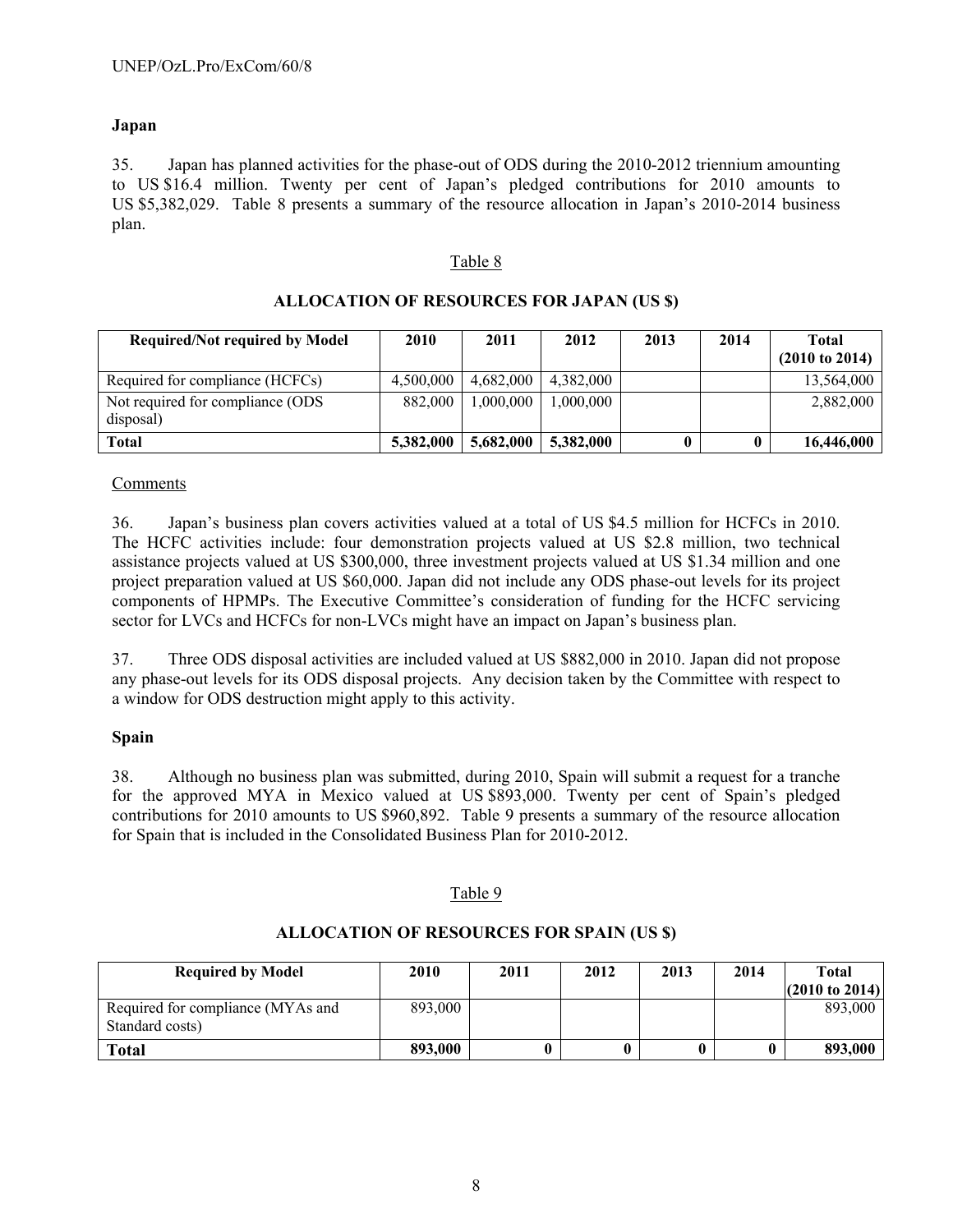## **RECOMMENDATIONS**

39. The Executive Committee may wish to consider noting with appreciation the 2010-2012 business plans on bilateral cooperation submitted by Canada, Czech Republic, France, Germany, Italy and Japan as addressed in UNEP/OzL.Pro/ExCom/60/8 and taking into account any modifications based on consideration of the following issues and activities addressed in the context of the Consolidated Business Plan:

- (a) The values of multi-year agreements (MYAs);
- (b) Terminal phase-out management plan (TPMP) activities after 2010;
- (c) HCFC tonnage;
- (d) HCFC demonstration projects;
- (e) HCFC servicing sector in low-volume-consuming (LVC) countries;
- (f) HCFC activities for non-LVC countries;
- (g) ODS disposal activities including the US \$1 million for ODS disposal that was not included in France's business plan;
- (h) Other activities not required for compliance: methyl-bromide (MBR) technical assistance activity in Italy's business plan.

- - - -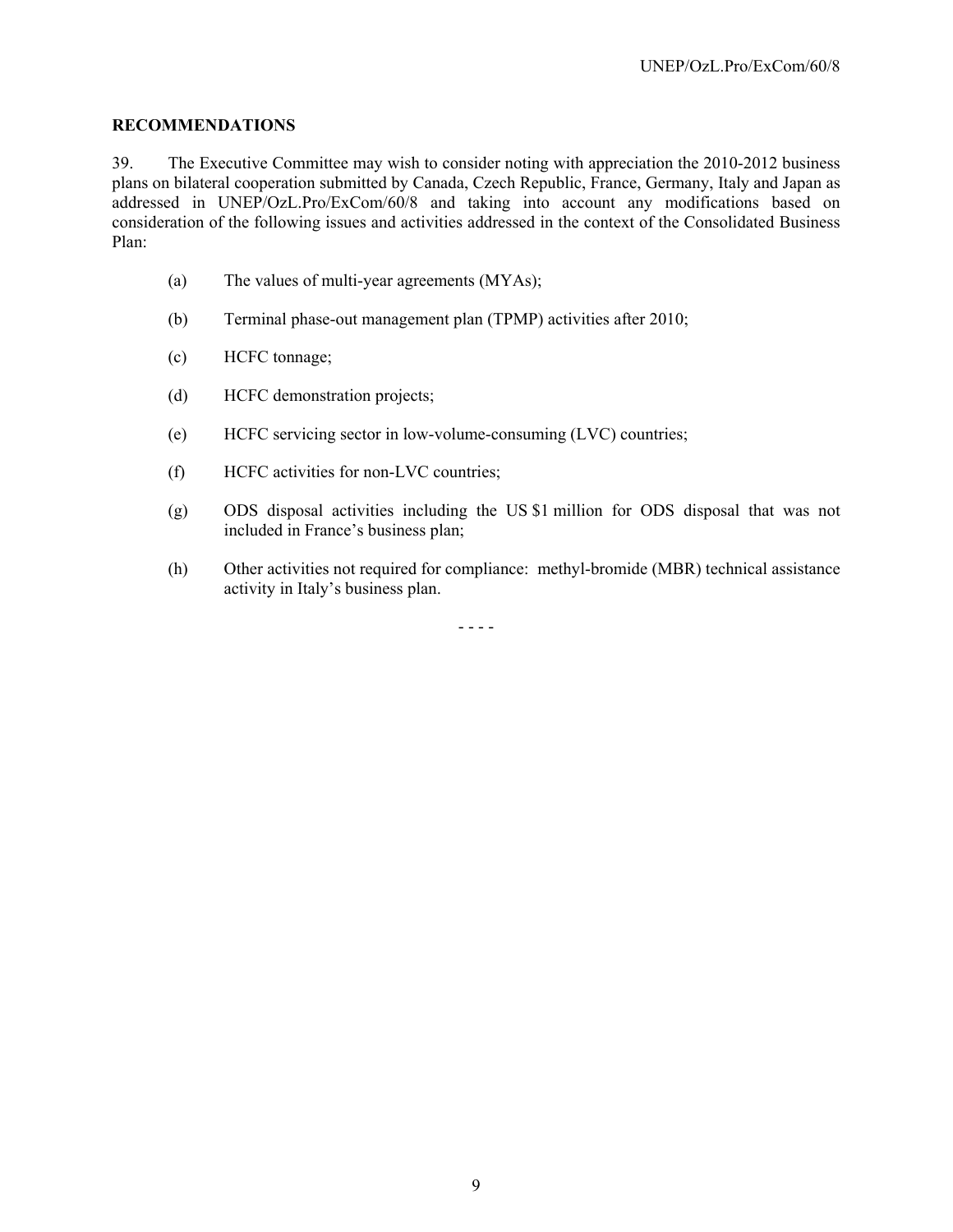#### **Annex I**

## **CANADA'S 2010-2012 BUSINESS PLAN UNDER THE MULTILATERAL FUND**

## **1. INTRODUCTION**

During the 2010-2012 triennium, Canada intends to submit requests for final tranches of two approved CFC Terminal Phase-out Plans (TPMPs), two tranches of an approved methyl bromide phase-out project in Mexico, and several components of HCFC Phase-out Management Plans (HPMPs) to be implemented in cooperation with other implementing agencies. At this point, only two countries have been selected for HPMP projects, but it is possible that more will be identified later in the triennium. During 2010, Canada will also aim to complete all other ongoing projects.

## **2. PROJECTS TO BE SUBMITTED DURING 2009-2011**

#### **Planned Submissions in 2009:**

# **Chile: Servicing Sector TPMP, 2nd Tranche**

The Chile Servicing Sector Terminal Phase-out Plan was approved at the 55<sup>th</sup> ExCom meeting, with Canada as sole implementing agency. In principle, a total of US \$437,500 was approved for Canada, to be provided in two tranches. The first tranche, of US \$176,000, was approved at the time the phase-out plan was approved and is under implementation. The second tranche, of US \$261,500, has been submitted to the  $60<sup>th</sup>$  ExCom meeting.

Planned contribution in 2010: US \$261,500 plus US \$33,995 in support costs ODP to be phased out in 2010: 124.3 ODP tonnes. Date of submission:  $60<sup>th</sup>$  Meeting of ExCom

## **Chile: HPMP, Components of 1st Tranche**

UNDP is the lead agency for the preparation and implementation of Chile's HPMP. It has been agreed with the country and the agency that Canada will be cooperating agency in the implementation stage, but the specific components Canada would implement have yet to be decided, as HPMP preparation is not yet sufficiently advanced. At this stage, the value of Canada's contribution to the project and the tonnage of HCFCs to be covered are included in UNDP's business plan in order to avoid double-counting.

# **Uruguay: TPMP, 3rd Tranche**

The TPMP for Uruguay was approved at the  $50<sup>th</sup>$  ExCom meeting, with UNDP as lead agency and Canada as the cooperating agency. In principle, a total of US \$232,000 was approved for Canada, to be provided in three tranches. The first tranche for the Canadian Component, US \$160,000, was approved at the time of the TPMP approval. The second tranche for the Canadian component, of US \$42,000, was approved at the  $56^{th}$  ExCom meeting in 2008. The first two tranches were or are being used to set up training and certification in good refrigeration practices for technicians, as well as to initiate activities within the customs authorities to enforce the CFC import licensing system. The third and final tranche is expected to be requested at the  $60<sup>th</sup>$  ExCom meeting in 2010.

Planned contribution in 2010: US \$30,000 plus US \$3,900 in support costs ODP to be phased out in 2010: n/a (to be included in UNDP's components) Planned date of submission:  $60<sup>th</sup>$  Meeting of ExCom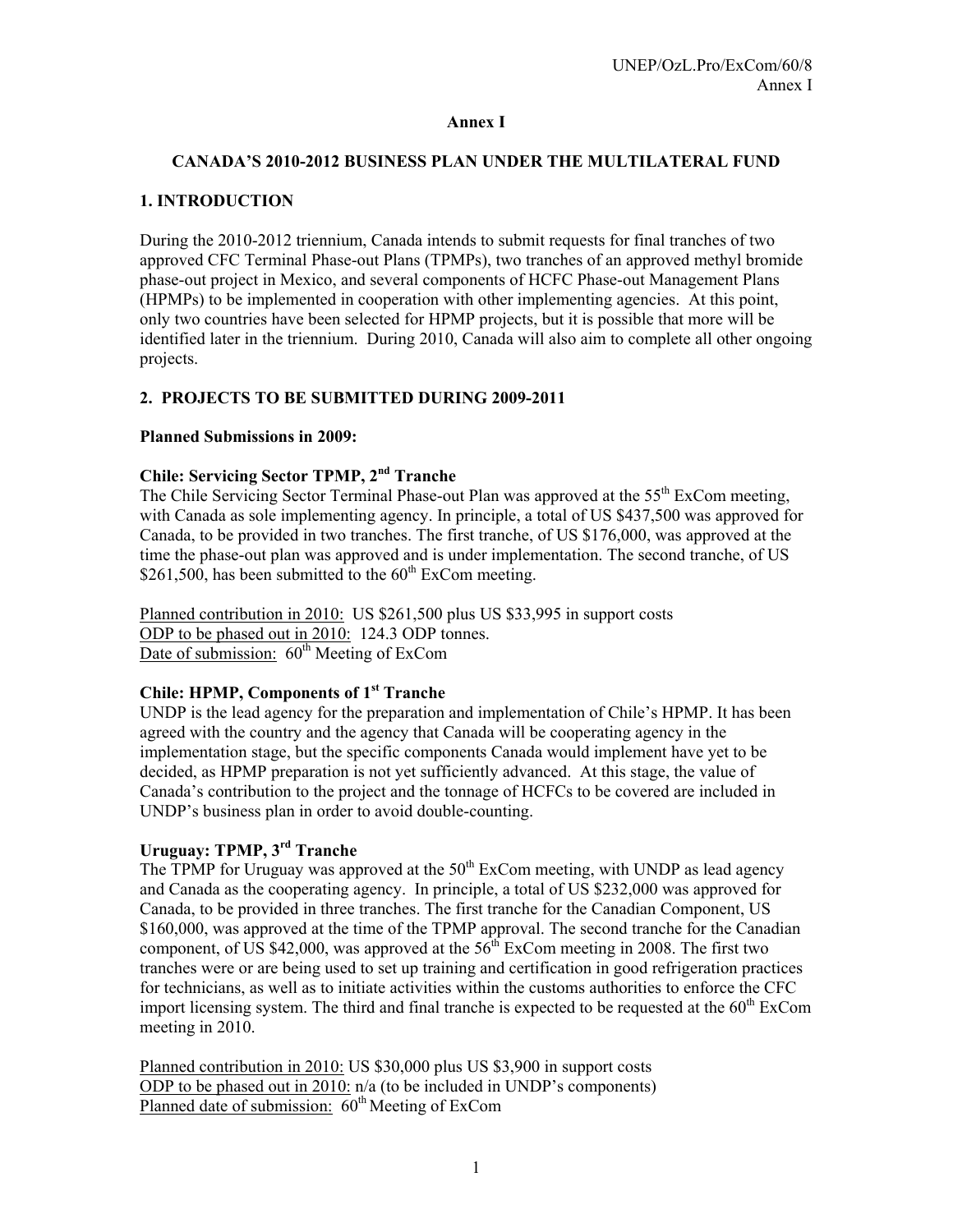## **Mexico: Methyl Bromide National Phase-out Plan, 2nd Tranche**

UNIDO, Canada, Italy and Spain are currently implementing a methyl bromide (MB) phase-out plan to assist Mexico in completely phasing out its consumption of MB. Canada is responsible for activities related to MB phase-out in the storage sector. The first tranche of the project, of US \$500,000, was approved at the  $54<sup>th</sup>$  ExCom Meeting at the time of the project approval. The second tranche has been submitted to  $60<sup>th</sup>$  ExCom meeting by UNIDO, as lead implementing agency for the project.

Planned contribution from Canada in 2010: US \$500,000 plus US \$55,000 in support costs ODP to be phased out in 2010 and 2011: 35 ODP tonnes Date of submission:  $60<sup>th</sup>$  Meeting of ExCom

## **Planned submissions in 2011**

## **Colombia: Customs Officers Training Component in HPMP**

UNDP is the lead agency for the preparation and implementation of Colombia's HPMP. It has been agreed with the agency and the country that Canada will be cooperating agency and in charge of implementing a component of the HPMP focused on the training of customs officers. The planned contribution from Canada for this component is US \$200,000, plus US \$26,000 in support costs. All HCFC tonnage associated with the HPMP is included in UNDP's business plan.

## **Planned submissions in 2012**

#### **Mexico: Methyl Bromide National Phase-out Plan, 3rd Tranche**

It is expected that the third tranche of this MB phase-out project, briefly described above, will be submitted in 2012.

Planned contribution from Canada in 2012: US \$200,000 plus US \$26,000 in support costs ODP to be phased out in 2010 and 2011: 35 ODP tonnes Date of submission: TBD

#### **3. UPDATE ON CONTINUED IMPLEMENTATION OF APPROVED PROJECTS IN 2010**

## **Bolivia: Terminal Phase-out Management Plan (TPMP), 2nd Tranche**

This TPMP, jointly implemented with UNDP, was approved at ExCom 51 to assist Bolivia in completely phasing out CFC and CTC. The second and final tranche was approved at ExCom 57 and is under current implementation. The first tranche was completed in 2009 and the second tranche, including final training phases for customs officers and awareness-raising activities, is expected to be completed prior to the end of 2010.

## **Burkina Faso: TPMP, 2nd Tranche**

The Canadian component of this TPMP (2<sup>nd</sup> tranche), co-implemented with UNEP, was approved at the 54<sup>th</sup> meeting and has been nearly completed. Closing of the project is expected by end of March 2010.

# **Chile: Servicing Sector TPMP for CFCs, 1st Tranche**

This TPMP was approved at ExCom 55 and the first tranche has been under implementation since the beginning of 2009. Most activities are expected to be completed by the middle of 2010.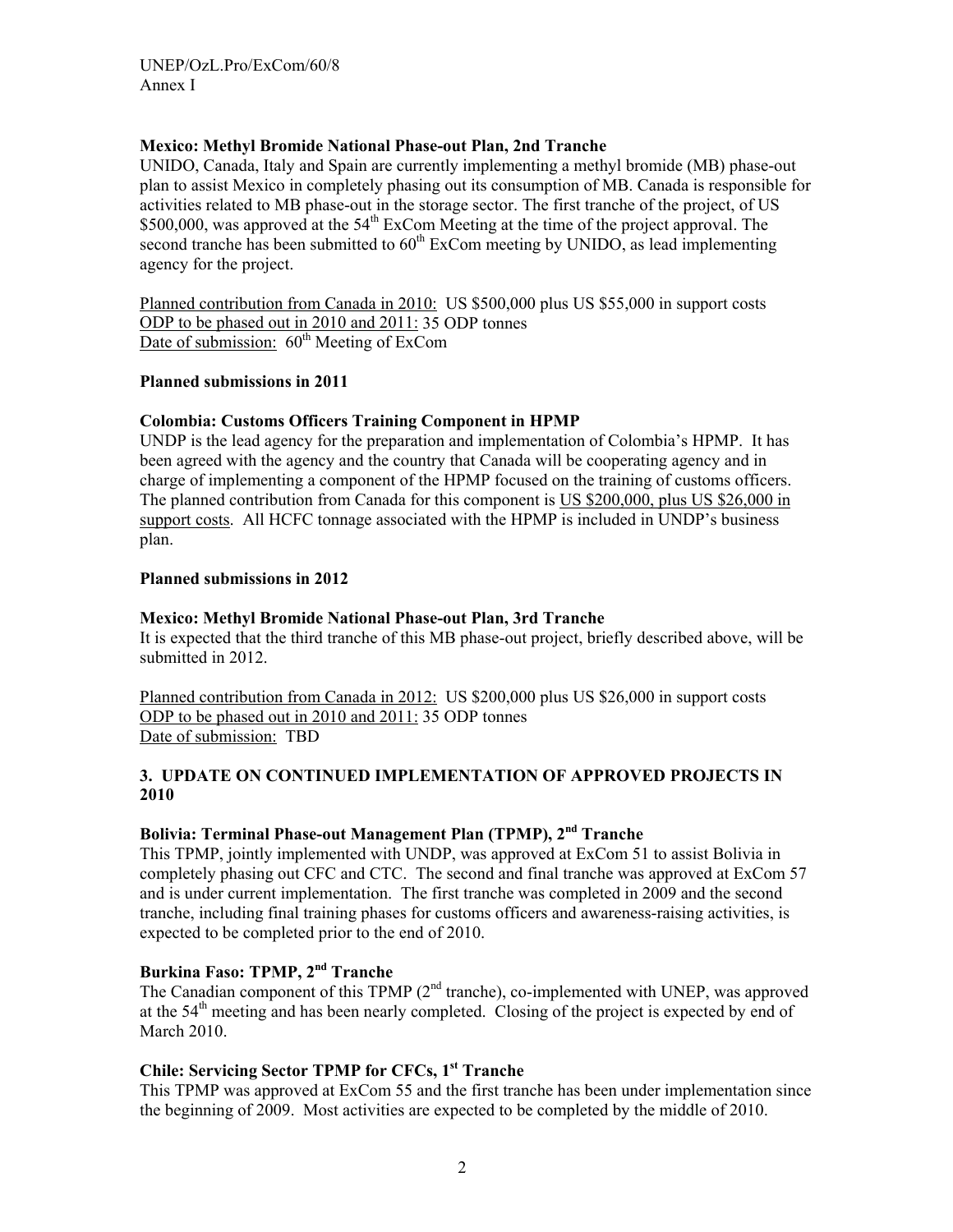These include principally the conversion of small commercial refrigeration systems under an incentive programme and training of an additional 120 technicians. One activity, involving the development and implementation of a certification system for refrigeration technicians, is expected to only be completed by the end of 2010.

## **Cuba: National Phase-out Plan (NPP) for CFCs, 2nd tranche**

This NPP, jointly implemented with UNDP, was approved at the 43<sup>rd</sup> ExCom meeting to eliminate Cuba's remaining unfunded CFC consumption, all in the refrigeration and air conditioning sector. Only two tranches of the NPP included components for Canada's implementation. Activities under the first tranche were completed. Activities under the second tranche are nearly completed. As planned, a final procurement of servicing and retrofitting tools was undertaken within the in 2009. However, there are still some minor public awareness and training activities to be conducted by Cuba. These activities have been delayed for several years and Canada is working with Cuba to finalize them as soon as possible.

#### **Jamaica: Technical Assistance to Phase Out Methyl Bromide**

This project was approved at ExCom 47 and aimed to phase out Jamaica's remaining non-QPS methyl bromide (MB) consumption of 1.5 ODP T, mostly concentrated in the storage sector, except for consumption associated with foreign ownership. The project was essentially completed in 2009, but Canada is awaiting final reports from Jamaica to close the project.

## **Latin American Customs Enforcement Network**

Canada and UNEP are co-implementing a regional project in Latin America to create an ODS Customs Enforcement Network. The purpose of the project is to increase the ability of customs offices in the region to detect and stop the illegal trade of ODS through information sharing, networking and regional cooperation. To date, the project has established focal points in national customs offices in all participating countries, implemented a workshop among these focal points to share intelligence and brainstorm on regional initiatives, and conducted a study analyzing ODS trade patterns and risks in the region. In 2010, the final activity under the project is to initiate the development of a prior informed consent procedure for ODS traded within the region. While the project was approved on the understanding that up to two additional phases could be considered for funding by the ExCom, Canada does not intend to participate in any additional phases.

## **Mexico: National Methyl Bromide Phase-out Plan, 1st tranche**

UNIDO, Canada, Italy and Spain are currently implementing a MB phase-out plan to assist Mexico in completely phasing out its consumption of MB. Canada is responsible for activities related to MB phase-out in the storage sector. The first tranche of the project, of US \$500,000, was approved at the 54<sup>th</sup> ExCom Meeting at the time of the project approval. Initiation of activities was delayed for various reasons, including the need to await the results of a previously approved technical assistance project. However, implementation began in 2009 and it is planned that a majority of activities will be completed during 2010. These activities include principally assisting a specific number of users of methyl bromide convert to alternative post-harvest pest protection methods.

# **Saint Lucia: TPMP, 1st and 2nd Tranches**

The first tranche of this TPMP was approved for Canadian implementation at ExCom 52 in 2007 and is almost completed. One last activity, the finalization of updated training manual for refrigeration technicians took longer than planned and is now scheduled for completion by end of March 2010. The second tranche under the TPMP was approved at ExCom 57 and is under current implementation. Activities to be completed in 2010 include: official registration of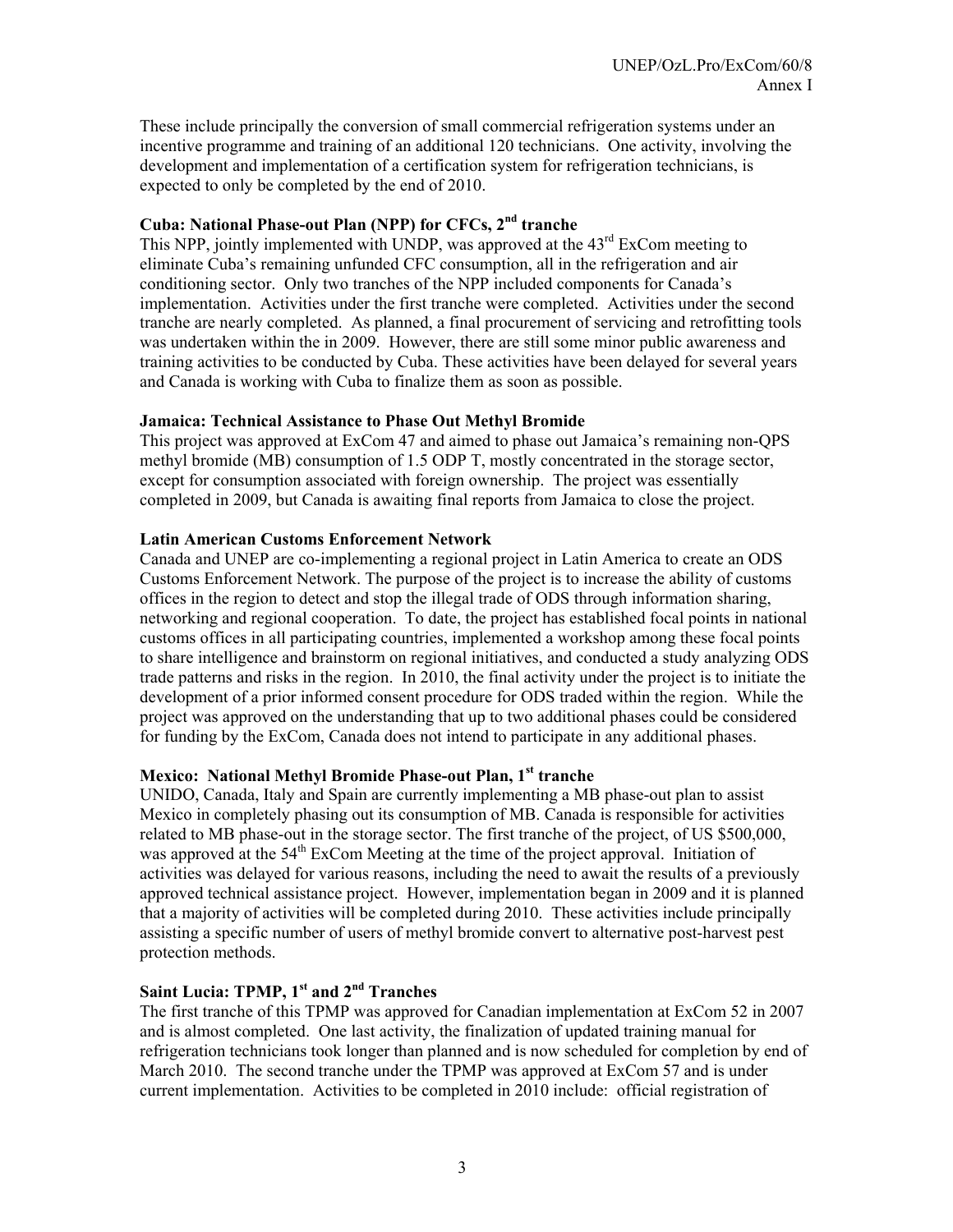UNEP/OzL.Pro/ExCom/60/8 Annex I

technicians association, conducting final phases of technicians training and provision of a final batch of tools.

# **Uruguay: TPMP, 2nd Tranche**

The first tranche for this project, co-implemented with UNDP (lead agency), was approved at ExCom 50, and is completed. The second tranche, approved at ExCom 56, is under current implementation. The majority of activities, which involve training of technicians, should be completed by the middle of 2010.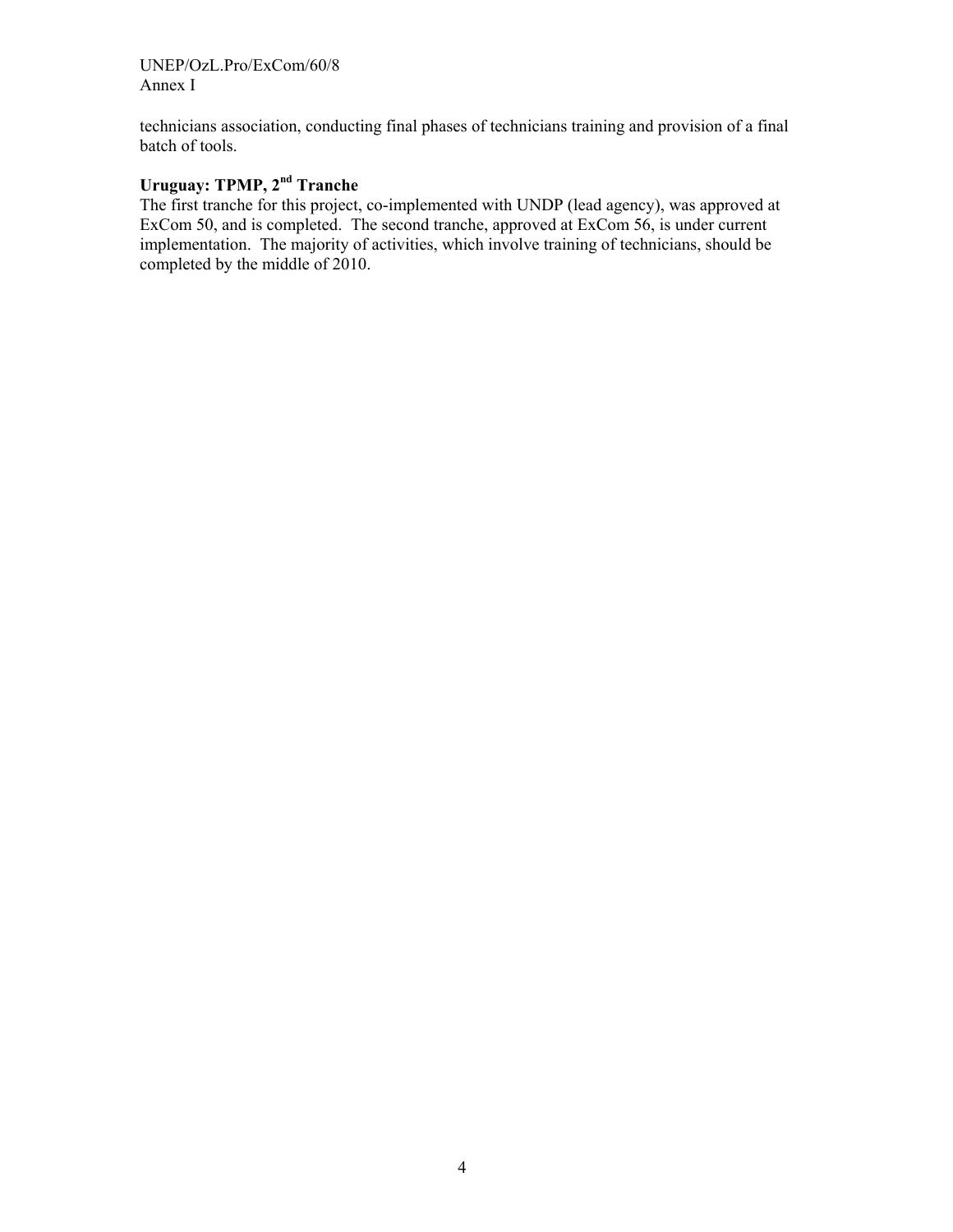

# **Germany's Business Plan 2010 – 2012**

**Narrative** 

## **General remarks**

**Cost estimates:** Even at this stage in the preparation of the HPMPs the envisioned investment activities are not yet sufficiently certain. Therefore only rough estimates are provided in this business plan. Reliable numbers will be provided after finalization of the HPMPs, later.

The total cost estimates provided here are over and above the maximum amount available from the 20% bilateral contribution from Germany. The reason for this over-planning is, as was explained before, that Germany is by law obliged to exactly contribute 20% of its contribution to the Multilateral Fund bilaterally through projects approved by ExCom. In order to achieve this, such over-planning is necessary. Germany will, as in previous triennia, ensure that by doing this no A5 country will be disadvantaged and that no compliance targets will be compromised.

**ODP consumption figures:** Without finalized HPMPs, it was so far not possible to define all targeted HCFC consumption in agreement with the partner countries. We therefore still omitted them from the business plan table to avoid any unreliable statements. We expect to supply these data latest with the submission of the respective HPMPs.

**Estimates after 2012:** Again it was so far not possible for us to adequately reflect in this business plan any consumption and cost scenarios after 2012. This information will be supplied as soon as available in the context of the HPMPs.

**Cooperation with IAs:** In some cases (as pointed out where applicable) cooperation of other Implementing Agencies will be needed where Germany's limited bilateral funding is insufficient to cover all eligible costs required for compliance. There is already a tacit agreement between Germany and the Agencies for such cooperation. However, it was so far not possible to determine exactly the activities and amounts which would be implemented by the other agencies, with the result that no respective activities could be entered into the agencies actual business plans.

Germany is aware of this deficit and would welcome a discussion and possible solution regarding this situation.

# **Afghanistan**

## **Project Preparation for an investment activity under the HPMP**

During the survey conducted by UNEP a manufacturer of refrigeration equipment was identified. The company, Qasr Yakh, is located in the city of Herat. It is producing refrigeration equipment on order using self made as well as imported components. Its products are mainly bottle coolers, fresh food display cabinets and small commercial freezers.

In order to provide for a more detailed analysis of this company and any conversion options, a request is made for additional preparation funds based on ExCom decision 56/16 (f) (i).

## **HPMP activities**

Since UNEP as lead agency will not be able to implement investment activities, the government of Afghanistan requested Germany to be the cooperating implementing agency.

Registered Office: Eschborn/Taunus, **Germany** 

Registered at: Amtsgericht Frankfurt am Main, Germany Registration no. HRB 12394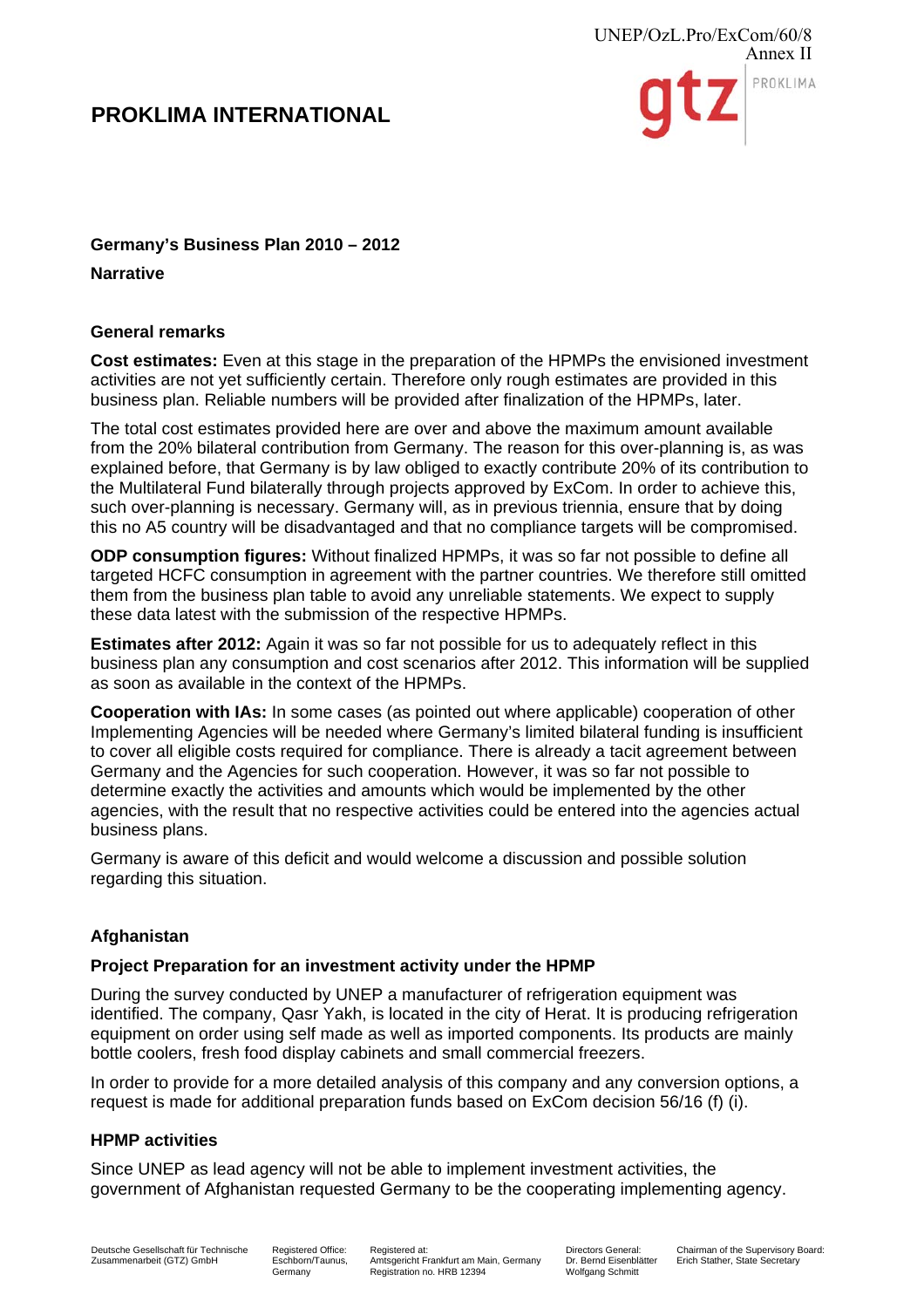

#### Page 2

Germany would be willing to assist Afghanistan, depending on the final outcome of the detailed investigation of the situation of the refrigeration equipment manufacturer.

## **Bolivia**

## **Proj Prep investment activities under HPMP**

Bolivia reported 6.0 ODP tonnes of HCFC consumption in 2008. Besides the servicing sector, there is consumption in the sectors of foam production and refrigeration equipment assembly, as well as some use as solvent in the manufacturing sector.

The HPMP is expected for submission at the 61<sup>st</sup> Meeting.

## **HPMP activities**

It has been agreed that UNDP will implement the investment activities in the foam sector as cooperating agency. Details will only be available after the HPMP has been agreed with the government of Bolivia.

#### **Botswana**

## **Terminal CFC Phase Out Management Plan**

Botswana's ODS regulations have been approved. The implementation of TPMP activities is further ongoing. The 2nd tranche of Botswana's TPMP will be requested as planned at the  $60<sup>th</sup>$ Meeting.

#### **Prep project HCFC Management Plan**

HCFC consumption has been rising steadily in Botswana, which reported 12.7 ODP tonnes in 2008. AC split units are being manufactured in Botswana, which appears to be one reason behind this increase over the last several years. Because of the presence of a manufacturing sector, the HPMP preparation funding request will be increased according to ExCom Decision 56/16 (f) (i). The HPMP preparation request will be submitted at the  $62<sup>nd</sup>$  Meeting.

## **HPMP activities**

Based on the final outcome of the still to be conducted HPMP survey, Botswana expects investment activities addressing the AC manufacturing sector in order to meet the freeze and first reduction target. In addition, technical assistance and training will be needed to adequately prepare the servicing sector for the phase out. Depending on the final HPMP, these investment activities could be implemented together with a cooperating Implementing Agency in case the bilateral funding from Germany will be found to be insufficient at that time.

## **Brazil**

## **HPMP activities**

With UNDP as lead agency and depending on the final outcome of the HPMP for Brazil, Germany will, according to the request from the government of Brazil and in agreement with UNDP, contribute in areas of its expertise where this will fit well into the HPMP. This can include technical assistance and training in the solvent and servicing sectors, e.g. training on leak proofing to avoid unnecessary emissions of high GWP refrigerants and other immediately required skills.

Registered Office: Eschborn/Taunus, Germany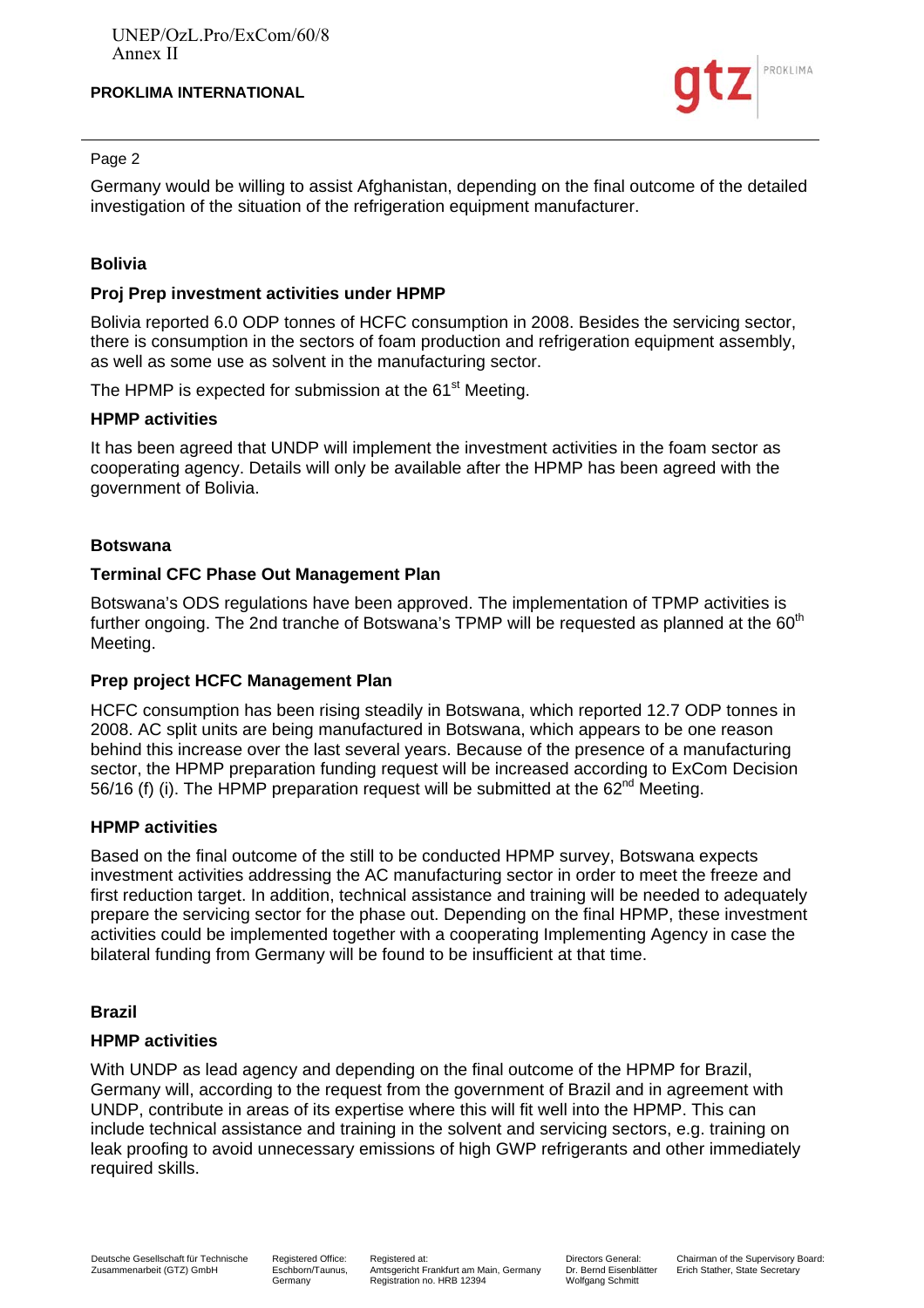

Page 3

## **China**

# **HPMP activities**

Within the overall HPMP prepared by UNDP, Germany would assist China in achieving the targets currently being prepared under the XPS-sector HPMP. The XPS plan is expected to be finalized possibly before the  $61<sup>st</sup>$  Meeting. Based on currently available information it will be expected that the eligible consumption needed to be addressed to achieve the first control steps in this sector will exceed available funding resources from Germany's bilateral contribution. Therefore, selected investment activities will be conducted, depending on the decision of the Chinese government, with UNDP and/or UNIDO as cooperating agencies.

#### **India**

## **HPMP activities**

Within and depending on the overall plan prepared by UNDP, Germany would assist India in implementing specific activities required in the servicing sector for India to successfully achieve the first control targets. This is expected to include technical assistance and training, including training on leak proofing to avoid unnecessary emissions of high GWP refrigerants as well as training on the safe servicing of equipment using natural refrigerants.

The eligible activities which need to be addressed in this sector may exceed the available funding from Germany's bilateral contribution. Therefore, selected activities may be conducted, depending on the decision of the Indian government, in cooperation with one or more of the other implementing agencies.

## **Islamic Republic of Iran**

#### **HPMP preparation in the foam sector**

Within the overall HPMP to be prepared by UNDP, Germany is responsible for the preparation of the HCFC Management Plan for the foam sector. It is expected that this sector plan will be ready before the 61<sup>st</sup> Meeting.

## **HPMP activities**

Germany would assist the Islamic Republic of Iran in implementing investment activities in the foam sector to achieve the required control targets of the first phase of the HPMP. Depending on the exact outcome of the HPMP and the consent of the government of Iran, any investment activities that would exceed the funding limits under the Germany bilateral contribution will be conducted in cooperation with another implementing agency. Currently, activities in this sector are being coordinated with UNIDO.

#### **Jordan**

## **Accelerated Phase Out of Methyl Bromide**

The government of Jordan requested Germany to prepare a project proposal suggesting an accelerated phase out of the consumption of controlled uses of methyl bromide. Currently, a complete phase out has been agreed between ExCom and the government of Jordan to be accomplished on 1 January 2015, for which full funding has been approved already. The government of Jordan suggests conducting an extra effort to actually phase out all controlled uses by 1 January 2013. With modest supplementary funding Jordan believes that additional activities and efforts could be undertaken to use the current momentum and achieve this goal.

Registered Office: Eschborn/Taunus, Germany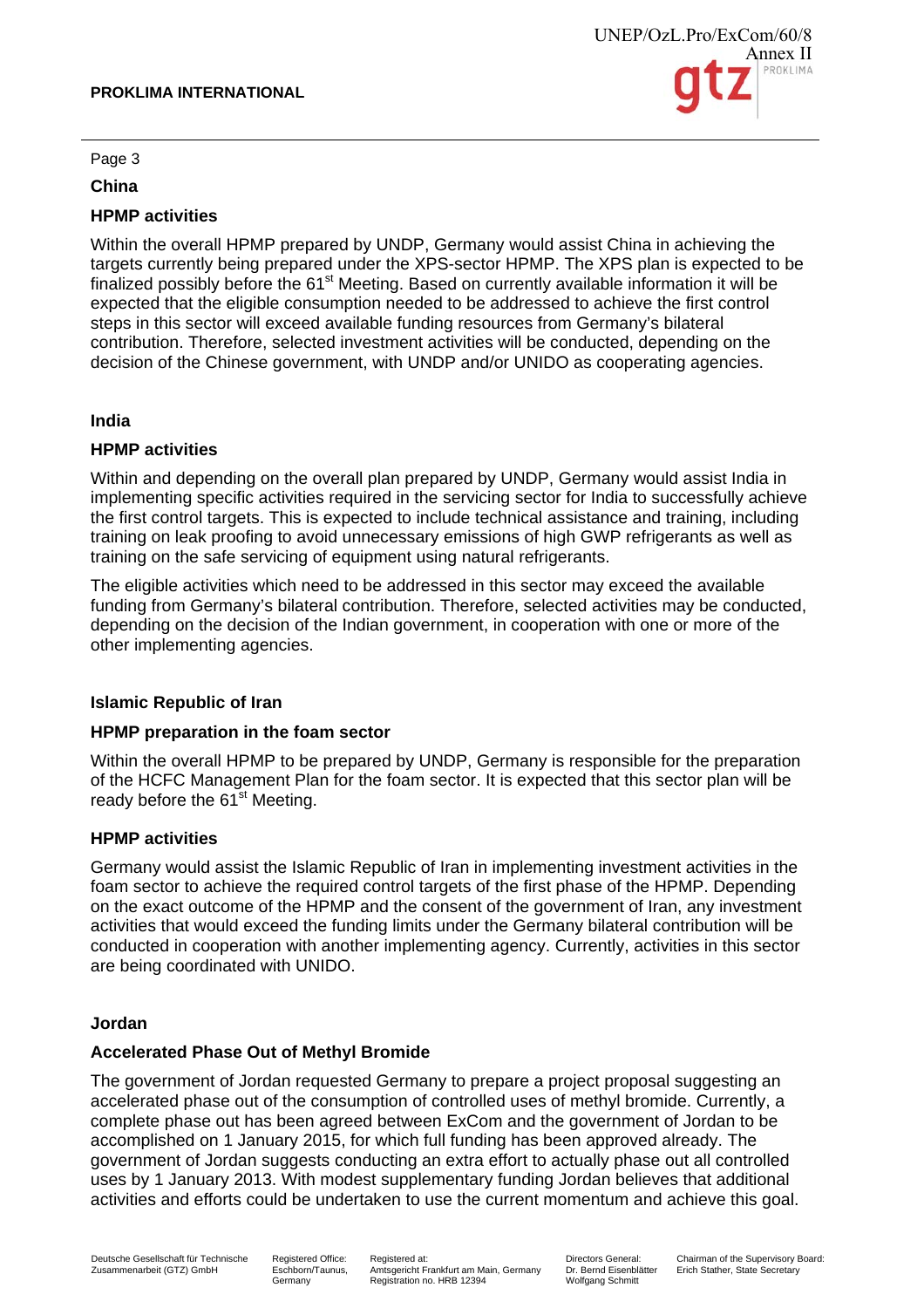



## **Kenya**

## **Prep project HCFC Management Plan**

Kenya reported 57.8 OPD tons of HCFCs for 2008 under Article 7. Kenya's HPMP preparation will only start in March 2010 when the survey will be conducted, as the country is still busy to complete its CFC TPMP. The relatively high reported HCFC consumption points to a considerable manufacturing sector, among others in foam production. However until the completion of the survey no specific details are available.

## **HPMP activities**

Based on the findings of the HPMP survey and the resulting HPMP, suitable investment activities will be proposed to achieve the first HCFC control targets. If eligible and required investment activities are found to exceed funding limits within Germany's bilateral contribution, the government of Kenya would consider UNIDO as cooperating implementing agency. However, since data are not yet available, it is too early to formalize any cooperation.

## **Lesotho**

## **Prep project HCFC Management Plan**

Lesotho reported 11.6 ODP tonnes of HCFC consumption in 2008. The planned survey under the HPMP preparation will start early 2010. Considering the reported level of consumption, one or more manufacturing sectors may have to be addressed in order to meet the first control targets.

#### **HPMP activities**

Based on the findings of the HPMP survey investment activities will be determined to achieve Lesotho's commitments. Should the eligible investment activities exceed the available funding levels under the German bilateral contribution selected investment activities could in agreement with the government of Lesotho be conducted in cooperation with another implementing agency.

## **Liberia**

## **Prep project HCFC Management Plan**

Liberia reported 2.8 ODP tonnes of HCFC imports in 2008. The HCFC survey will be conducted until about March 2010 in order to determine the actual HCFC consumption in the different sectors, including the foam production facilities in the country.

#### **HPMP activities**

Based on the findings of the HPMP survey investment activities will be determined to achieve Liberia's commitments. Should the eligible investment activities exceed the available funding levels under the German bilateral contribution selected investment activities could be, in agreement with the government of Liberia, conducted in cooperation with another implementing agency.

Registered Office: Eschborn/Taunus, Germany

Directors General: Dr. Bernd Eisenblätter Wolfgang Schmitt

PROKLIMA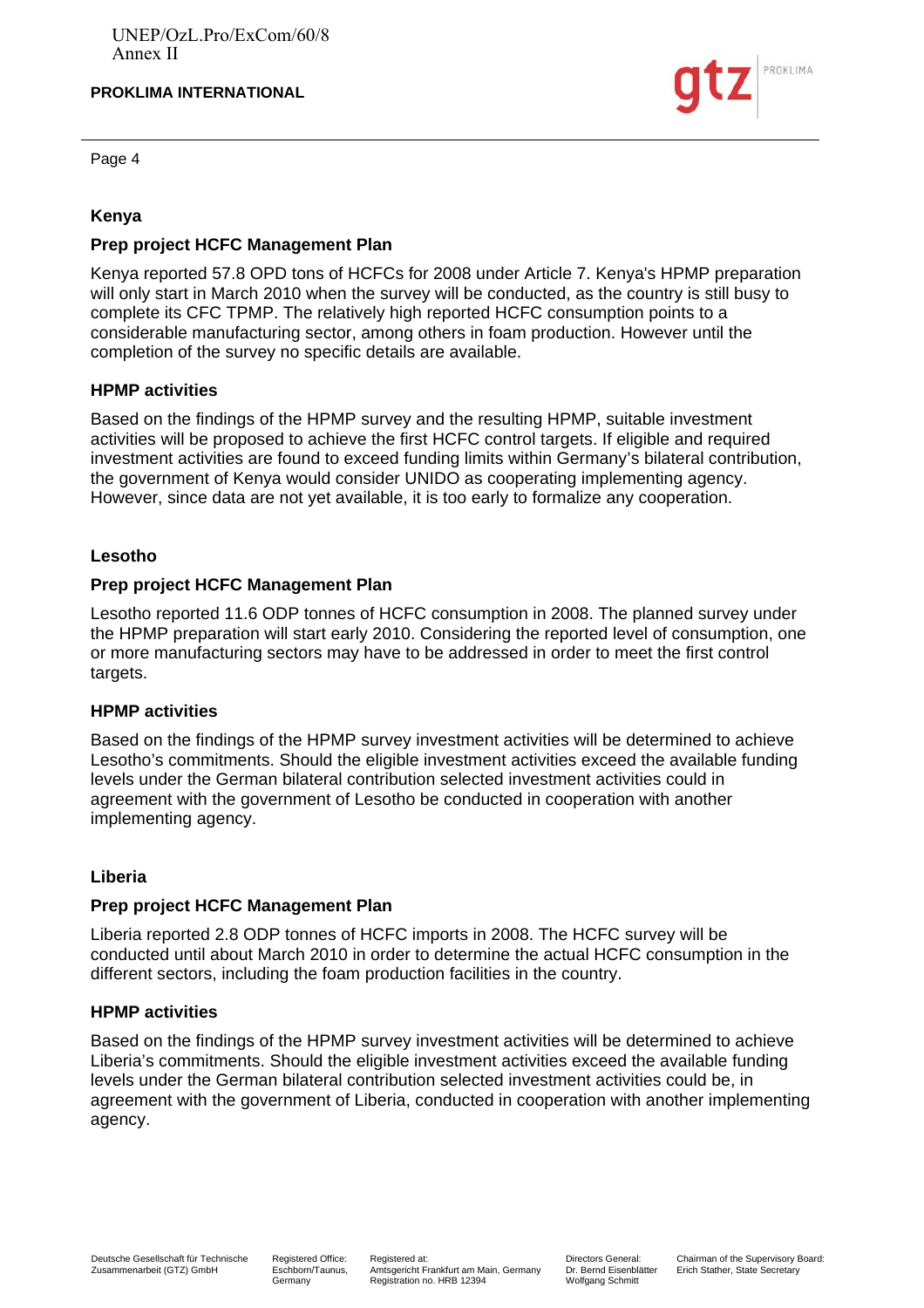

#### Page 5

#### **Mauritius**

## **Prep project HCFC Management Plan**

Mauritius reported 6.9 ODP tonnes of HCFC consumption in 2008. HPMP preparation is still ongoing and expected to be completed early 2010 for possible submission at the 61<sup>st</sup> Meeting.

## **HPMP activities**

Considering the reported level of consumption, one or more manufacturing sectors may have to be addressed in order to meet the first control targets. Based on the findings of the HPMP survey investment activities will be determined to achieve Mauritius' commitments. Should the eligible investment activities exceed the available funding levels under the German bilateral contribution selected investment activities could be, in agreement with the government of Mauritius, conducted in cooperation with another implementing agency.

## **Namibia**

## **Prep project HCFC Management Plan**

Namibia reported 5.8 ODP tonnes of HCFC consumption in 2008. The surveys for the HPMP have been completed. The results will be presented and finalized at a stakeholder consultation workshop planned for February 2010.

## **HPMP activities**

Namibia does not have any manufacturing sector. Therefore it is envisioned that only noninvestment, training and servicing sector related activities may be implemented.

## **Papua New Guinea**

#### **Institutional Strengthening**

The ongoing ISP project will be submitted for approval of the  $5<sup>th</sup>$  phase to ensure that the NOU can continues to operate and coordinate the planning and implementation of the HPMP.

#### **Prep project HCFC Management Plan**

PNG reported a HCFC consumption of 3.1 ODP tonnes in 2008. The survey under the HPMP preparation is ongoing and is expected to be completed in March 2010.

#### **HPMP activities**

It is currently expected that PNG will only have to address non-investment activities under its HPMP.

#### **Seychelles**

## **Prep project HCFC Management Plan**

The Seychelles reported a HCFC consumption of 0.6 ODP tonnes in 2008. HCFCs are mainly used in the servicing sector. The still ongoing survey in preparation of the HPMP is expected to be finished in February 2010.

Registered Office: Eschborn/Taunus, Germany